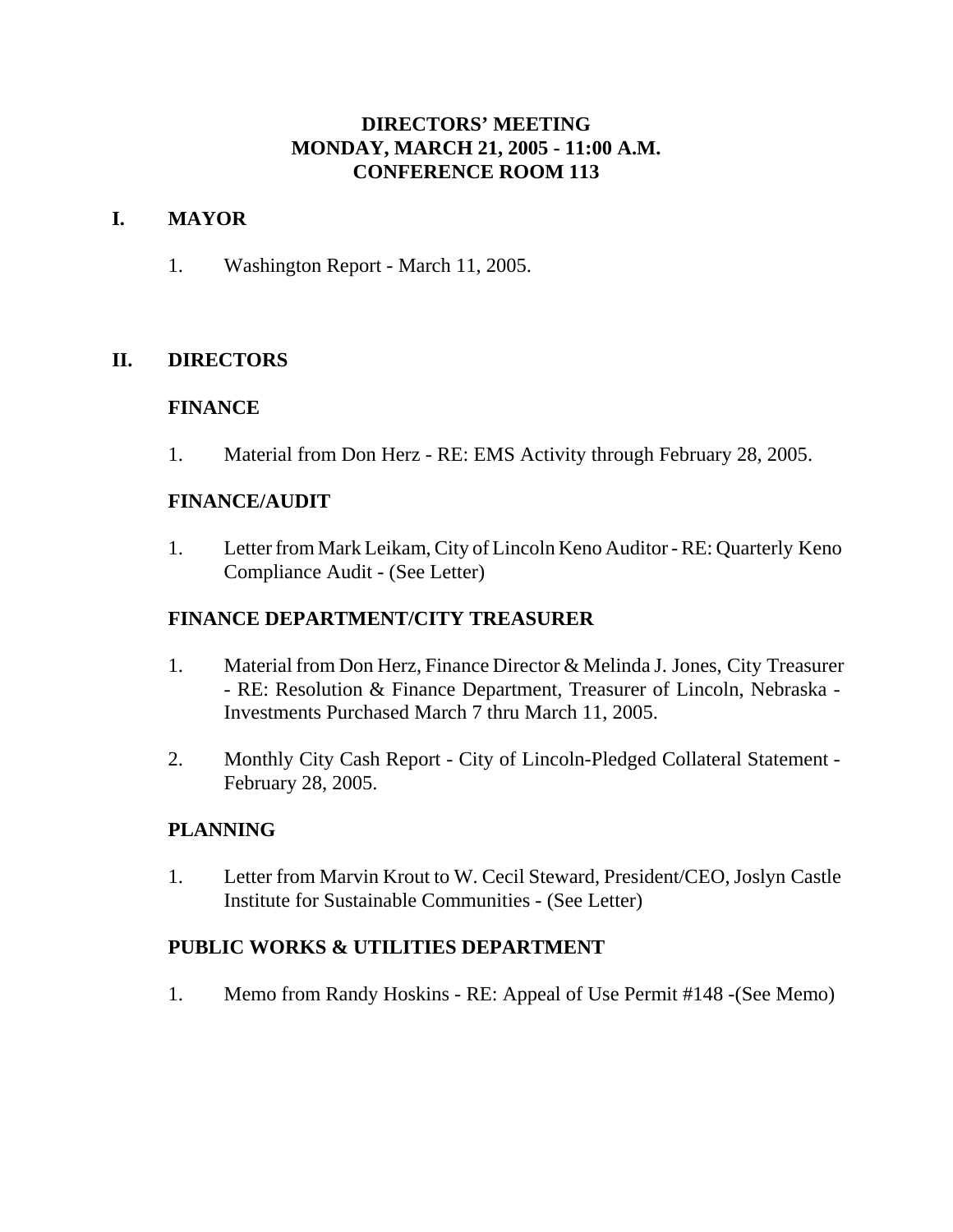2. Material - RE: Salt Creek Floodplain Mapping Update-Project Overview- (Material for Pre-Council scheduled on 3/21/05) (See Material)

# **WEED CONTROL AUTHORITY**

1. Combined Weed Program - City of Lincoln - February 2005 Monthly Report.

### **III. CITY CLERK**

# **IV. COUNCIL**

# **A. COUNCIL REQUESTS/CORRESPONDENCE**

#### **GLENN FRIENDT**

1. Request to Marc Wullschleger, Urban Development Director / Lynn Johnson, Parks & Recreation Director - RE: Next steps for the University Place property vacation (RFI#41-02/02/05). — **1.) SEE RESPONSE FROM MARC WULLSCHLEGER, URBAN DEVELOPMENT DIRECTOR RECEIVED ON RFI#41-02/09/05.**

# **ANNETTE McROY**

1. Request to Don Taute, Personnel Director RE: Breakdown for Each Department for specifically requested information on M-Class Employees for Years 1995, 2000 and 2003 (**RFI #164 - 02-18-05** - Joint Request w/P.Newman)

# **PATTE NEWMAN**

- 1. Request to Don Taute, Personnel Director RE: Breakdown for Each Department for specifically requested information on M-Class Employees for Years 1995, 2000 and 2003 (**RFI #30 - 02-18-05** - Joint Request w/A.McRoy)
- 2. Request to Lynn Johnson, Parks & Recreation Director RE: Request for more information on the tennis courts at Woods Park- (RFI#31-03/04/05). — **1.) SEE RESPONSE FROM LYNN JOHNSON, PARKS & RECREATION DIRECTOR RECEIVED ON RFI#31-3/14/05.**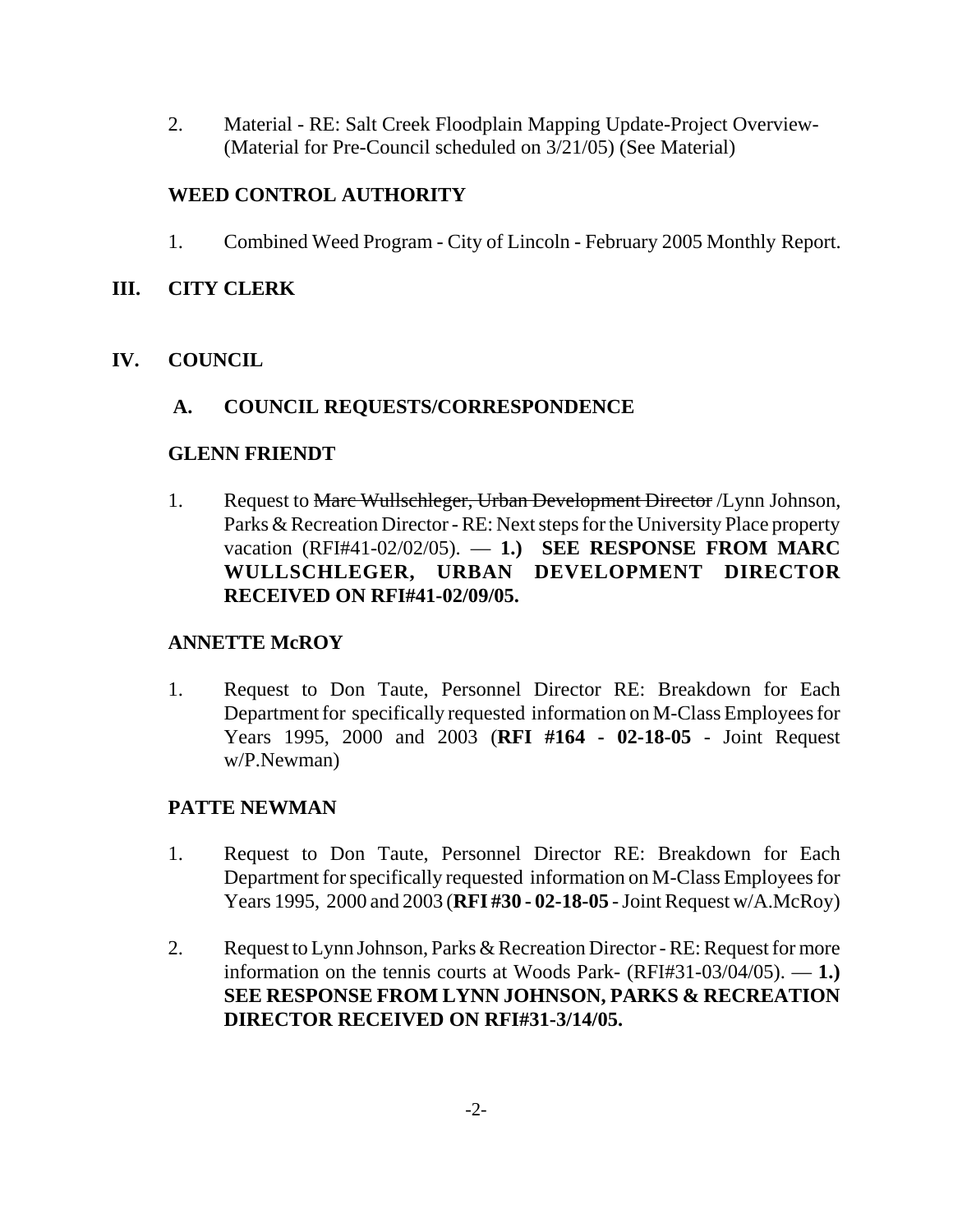3. Request to Marc Wullschleger, Urban Development/Lynn Johnson, Parks & Recreation/Ann Harrell, Public Works - RE: Requesting information about the proposed bike/ped bridge over North 27th Street - (RFI#32-3/15/05)

# **V. MISCELLANEOUS**

- 1. E-Mail from Ingrid Lott RE: The proposed Wal-Mart at  $84<sup>th</sup>$  & Adams -(See E-Mail)
- 2. E-Mail from Monica Janssen, BA, MHS RE: The 'Ride For Five' Program- (See E-Mail)
- 3. Letter from Yolanda Rentina RE: The 'Ride For Five' Program-(See Letter)
- 4. E-Mail from Dr. Patrick Jones RE: The 'Ride For Five' Program-(See E-Mail)
- 5. E-Mail from Mark Filholm RE: The 'Ride For Five' Program-(See E-Mail)
- 6. E-Mail from Carleen Sanchez RE: The 'Ride For Five' Program-(See E-Mail)
- 7. Letter from Tasha Thomas RE: The 'Ride For Five' Program -(See E-Mail)
- 8. E-Mail from S. Todd Swanson RE: Change of Zone #05014-(Council received copy of this E-Mail on 3/14/05 in their file folders before Formal Council Meeting) (See E-Mail)
- 9. Letter from Charles W. Swingle RE: 'Ride For Five' Program-(See Letter)
- 10. E-Mail from Lt. Col. Joseph W. Johnson, Jr., USAF Retired RE: Antelope Valley -(See E-Mail)
- 11. Letter & Material from Steve Pella, Aquila RE: Aquila has announced a major step in its strategy to achieve investment-grade utility status-The announcement is attached-(See Material)
- 12. Letter & Material from Mike Marsh, V.P., Realty Trust Group RE: Requesting to put item on Pending - Change of Zone #05004-84th Street & Old Cheney Road-Pine Garden Planned Unit Development -(See Material)